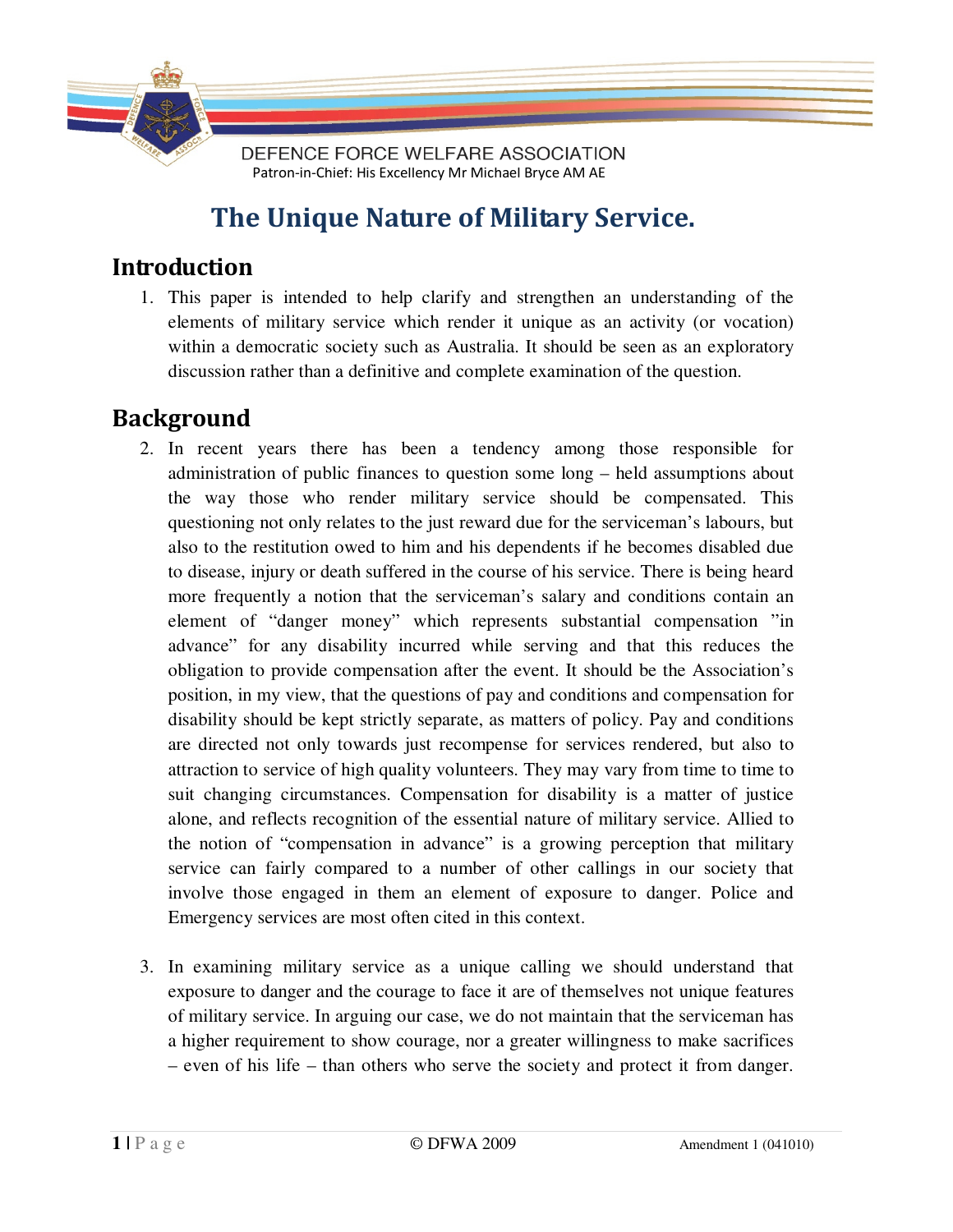

We claim only for the serviceman a distinction from all other callings, in that he, and he alone, is under a compulsion to face danger and make sacrifices – even of his life – once either he has committed himself to serve, or has been compelled to serve by the State.

# **Rights and Obligations.**

- 4. The spirit of the times places great emphasis on the concept of Human Rights and their close ally, Civil Rights. The concept is usually taken to apply to the rights of an individual citizen in relation to other citizens or to the State. The Universal Declaration of Human Rights adopted by the General Assembly of the United Nations on  $10<sup>th</sup>$  December 1948, in Article 3, declares baldly that "Everyone has the right to life, liberty and security of the person." The first paragraph of the Preamble describes the rights that should be recognized as being "equal and inalienable." Australia has acceded to the declaration. These Human Rights are equivalent to those "inalienable" and God-given rights set out in the American Declaration of Independence – Life Liberty and the Pursuit of Happiness. Australia, and indeed all modern liberal democracies pay at least lip service to these rights, and none would argue with their spirit. Our discussion will take these three undisputed rights as its starting point. It will be based firmly on the proposition that these are rights possessed by each and every citizen as an individual.
- 5. The origin of these rights lies in the recognition of the individual citizen as the unit of autonomy in a liberal democratic society. Social structures are composed of individuals freely associating, or freely assenting to imposed association, for the common good. The most basic and most strongly coherent of social structures is the family; others are both more complex and less coherent as they progress through communities, municipalities, states or provinces, up to the nation state itself. In the community of nations, each state possesses a sovereign right to manage its own affairs in relation to other states. This sovereignty is exercised on behalf of, and in the name of, "the people". Within the state sovereignty rests with the individual, who possesses his basic rights, and his vote, as an individual. He is governed, and takes his place in the social structure by his own consent. This is true even in cases where he disagrees with the actions of state to which he belongs, or with the outcome of a particular election in which he cast his vote. Recognition of the right of the majority of individual citizens to determine the colour of the government of the state is an inescapable consequence of acceptance of the democratic state itself.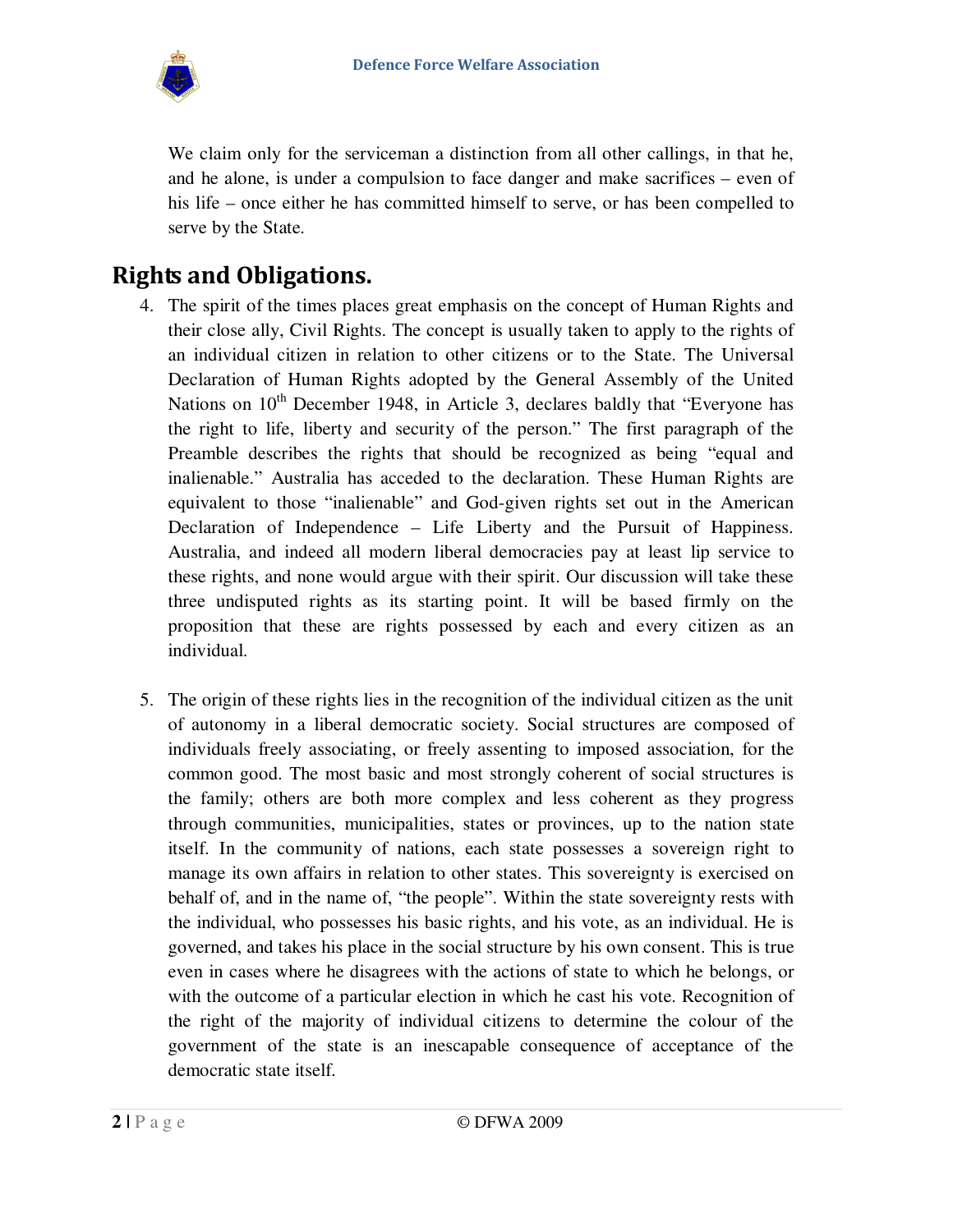

- 6. It is obvious that the position of the individual in a democratic system is not sustainable unless there is general assent to the system by the population as a whole. There must be in all matters essential to the peace and good order of the state, a body of shared values. It is these shared values that underpin acceptance of rights and obligations by both individuals and the State.
- 7. Though not usually identified as a "human right" in social discourse, the right of an individual to defend himself from attack – physical or moral – is almost universally acknowledged and is enshrined in law in all democratic societies. Though primarily related to the individual himself, this right extends to his right to assist in the defence of others; family, community, fellow citizens and the state itself.
- 8. The right to assist in the defence of family, community and nation does not of itself create an obligation to do so, though shared values may well act to induce in an individual a sense of obligation. His act in offering himself to assist in the defence of others is, nonetheless, a free act of the will. For its part the state may impose on the individual an obligation to assist in the defence of the nation as a whole, but it is able to do so only with the assent of the governed, through the mechanism of shared values. In this way even compulsory military service, in which the basic human rights of those called to service appear to be appropriated, are, and in fact voluntarily surrendered.
- 9. Practically all modern states maintain standing forces to discharge the responsibility entrusted to them by their citizens, of protecting their people from threats of coercion by use of military force. Usually these standing forces' role is to support the policy objectives of the state, principally in the area of foreign relations. To maintain force levels they usually rely on citizens' voluntary service. But the highest purpose of military forces is to maintain the capability of meeting an enemy on the battlefield and winning.
- 10. The State has been entrusted by its citizens with the obligation to protect them. If it is to discharge this obligation, it therefore has a right to expect, even to demand, that the people will provide the means do so, in the form both of treasure and manpower. The right to self-defence thus inevitably imposes a general obligation to render military service.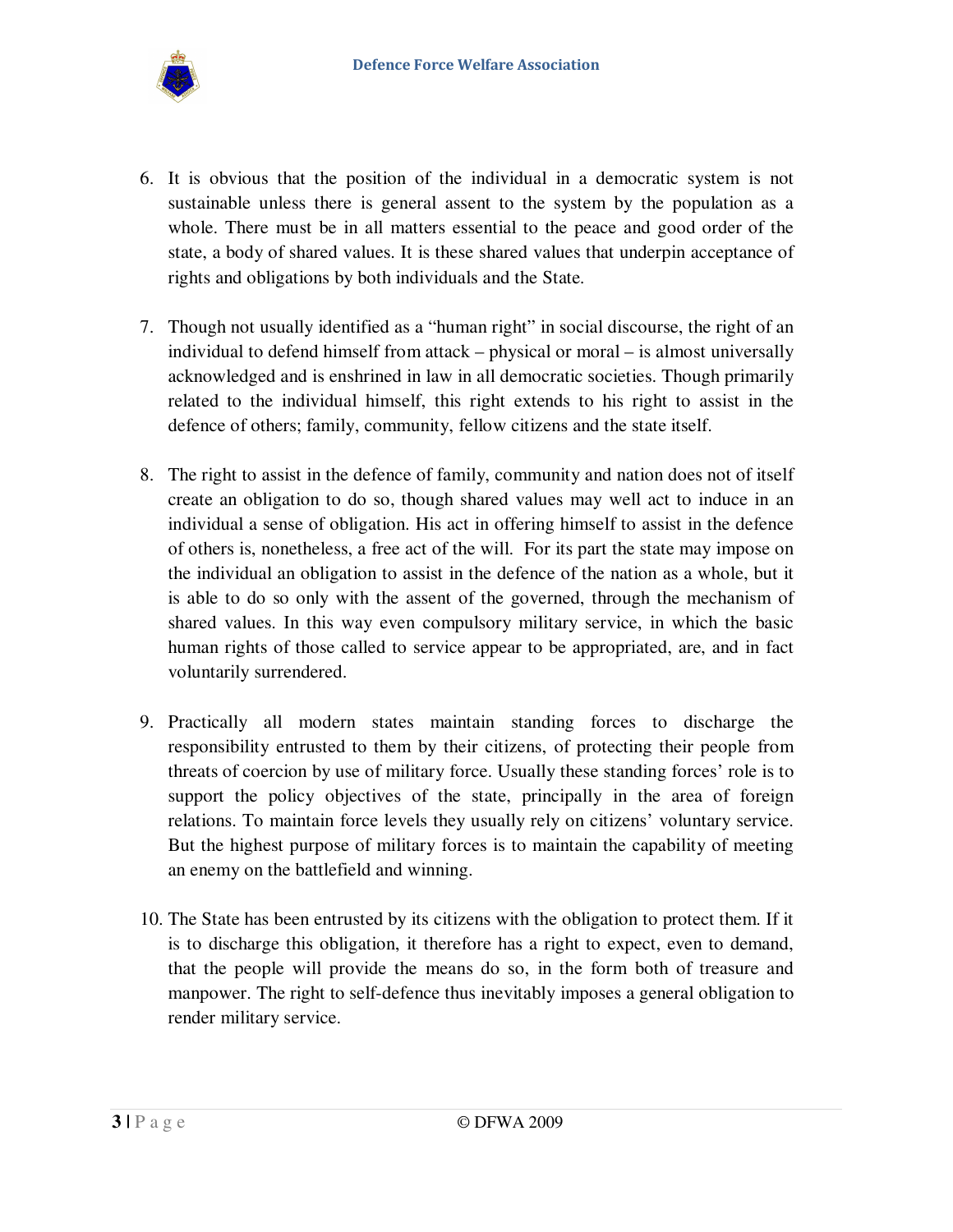

## **The Individual and the State**

- 11. The relationship between the individual and the State in a democratic society is a very complex one. It rests on the somewhat imprecise concept of shared values, and manifests itself in a not very clearly defined network of mutual rights and obligations, and the expectations they create. The mechanism by which the relationship is moderated has been termed the "social contract". Under the social contract the individual citizen accepts that he or she must contribute to maintaining the means of defence. He expects that the state will organize, administer and regulate the defence forces, and that it will set limits by way of laws and regulations on the manner in which the forces may be employed.
- 12. Those who offer themselves for military service accept that they place themselves under the authority of the State to the degree necessary to achieve the State's military objectives. Though the authority of the state may be bound and moderated by policies, customs and usages, even by laws, all understand and accept that at bottom the relationship is one of obedience. For all practical purposes the authority of the state over the individual as exercised by military superiors on its behalf, is limitless. The obedience required by the exigencies of military service is total.
- 13. The State for its part accepts as an obligation that the individuals under its authority who render service are sustained in bodily health and are entitled to be treated at all times with fairness and justice. This is not to say that in extreme circumstance extreme demands will not be made; but in all circumstances the social contract requires that the highest possible value will be placed by the State on the safety, welfare and life of each individual. It also requires that in recognition of the service rendered, the State will assume, as an obligation, responsibility for the dependents of those who have lost their lives in its service, and responsibility for the care of, and compensation for, those who have suffered disability as a result of their service.

# **Unique Service**

14. It is precisely here that the unique nature of military service lies. In ordinary times military service is freely rendered by volunteers. In extreme circumstances the social contract may be invoked by the State by compulsion. In either case, however, once the individual has entered military service, the relationship of obedience is established. This relationship **necessarily** requires the surrender of the individual's "inalienable" right to liberty, and alienates his right to life and security of the person, by placing responsibility for their preservation in the hands of others.